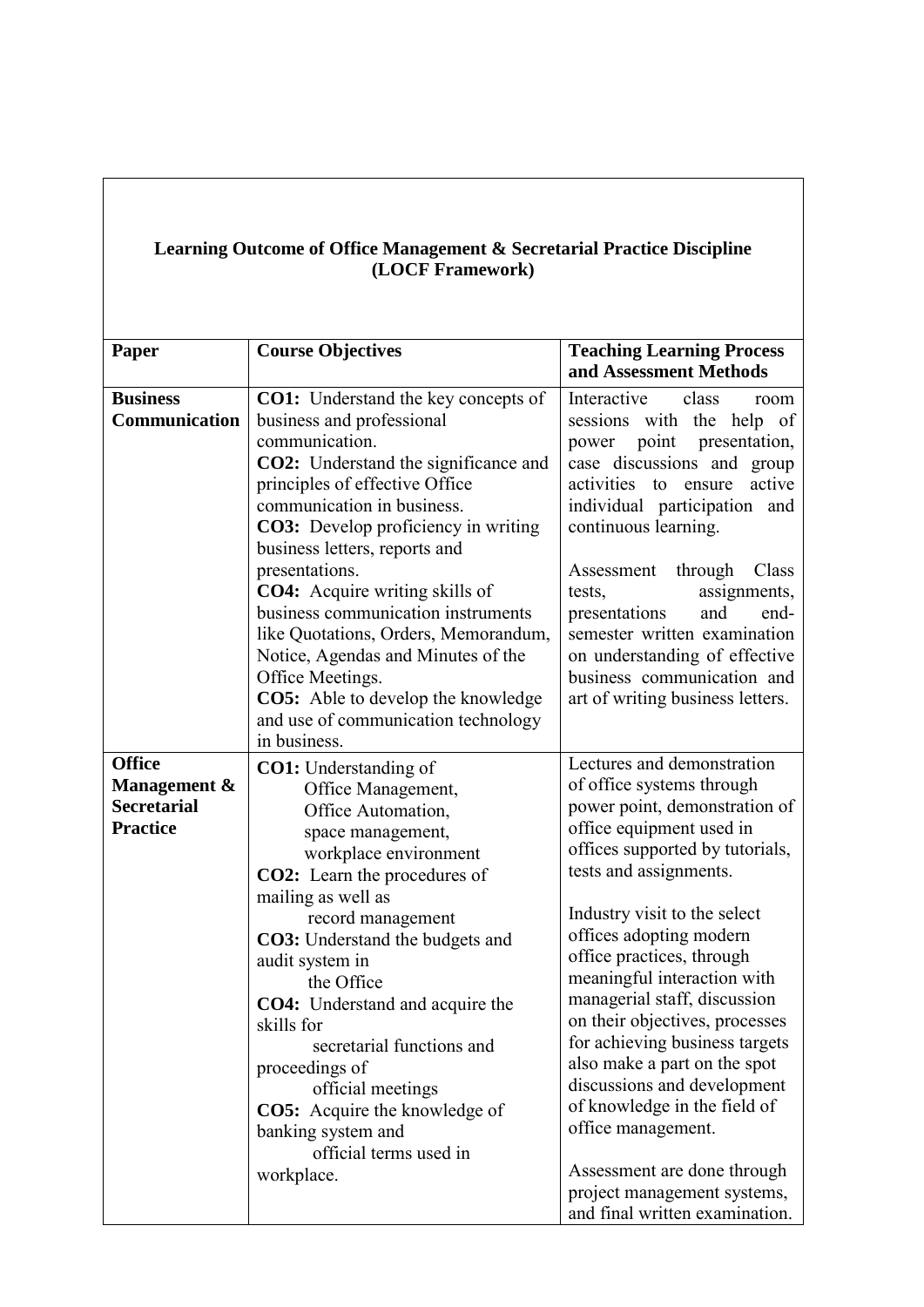| Computer<br><b>Applications</b><br><b>Stenography</b><br>(English) | <b>CO1:</b> Understand the fundamentals<br>of computer and its terminologies<br><b>CO2:</b> Understand the Internet<br>Technologies<br>CO3: Able to use MS Office (word<br>spreadsheet<br>and<br>processor,<br>power<br>point) professionally.<br>CO4: Develop understanding about<br>the writing of effective business letters<br>in computer through word processing.<br><b>CO5:</b> Able to use spreadsheet<br>program for business data processing.<br><b>CO5:</b> Acquire skills for development<br>and presentation of power point report.<br><b>CO1:</b> Understand the basic concepts<br>of stenography with grammalogues and | Lectures and Practical in<br>Computer systems in<br>computer Lab through<br>demonstration for observation<br>of key components of<br>computer systems. Group<br>tutorials, open ended projects<br>and hands on practice on<br>computer systems are carried<br>out in computer lab.<br>Assessment through project<br>presentation and group<br>activities, oral and written<br>tests, observations of practical<br>typing skills through touch<br>methods are carried out.<br>Final assessment is done<br>through theory examination.<br><b>Essential and continuous</b><br>practice on the art of writing |
|--------------------------------------------------------------------|---------------------------------------------------------------------------------------------------------------------------------------------------------------------------------------------------------------------------------------------------------------------------------------------------------------------------------------------------------------------------------------------------------------------------------------------------------------------------------------------------------------------------------------------------------------------------------------------------------------------------------------|-----------------------------------------------------------------------------------------------------------------------------------------------------------------------------------------------------------------------------------------------------------------------------------------------------------------------------------------------------------------------------------------------------------------------------------------------------------------------------------------------------------------------------------------------------------------------------------------------------------|
|                                                                    | logograms.<br><b>CO2</b> : Learn to write the basic rules of<br>circles and loops in stenography.<br>CO3: Learn the art of writing of initial<br>and Final hooks.<br><b>CO4:</b> Able to understand the rules of<br>writing the halving and doubling<br>principles in stenography<br><b>CO5:</b> Understand and practice writing<br>of prefixes and suffixes signs.                                                                                                                                                                                                                                                                   | of stenography through<br>lectures and tutorials.<br>Internal assessment is done<br>through presentation, viva<br>voce and Final theory Exam                                                                                                                                                                                                                                                                                                                                                                                                                                                              |
| <b>Practical</b>                                                   | <b>CO1</b> : Acquire the proficiency in                                                                                                                                                                                                                                                                                                                                                                                                                                                                                                                                                                                               | Lectures and tutorials for                                                                                                                                                                                                                                                                                                                                                                                                                                                                                                                                                                                |
| <b>Stenography</b><br>and E-<br><b>Typewriting</b>                 | shorthand skills, dictation and<br>transcription of office notes.<br><b>CO2:</b> Acquire the proficiency in<br>computer typewriting through touch<br>system with a required speed.                                                                                                                                                                                                                                                                                                                                                                                                                                                    | development of knowledge<br>of stenography rules,<br>legible art of writing,<br>development of speed<br>through daily practice of<br>dictation and transcription<br>of stenography passages                                                                                                                                                                                                                                                                                                                                                                                                               |
|                                                                    | <b>CO3:</b> Learn the skills of drafting<br>office letters, notices, circulars, Pay-<br>roll and result analysis through Excel                                                                                                                                                                                                                                                                                                                                                                                                                                                                                                        | through Pitman Shorthand<br><b>Instructor and Shorthand</b><br>monthly magazines.                                                                                                                                                                                                                                                                                                                                                                                                                                                                                                                         |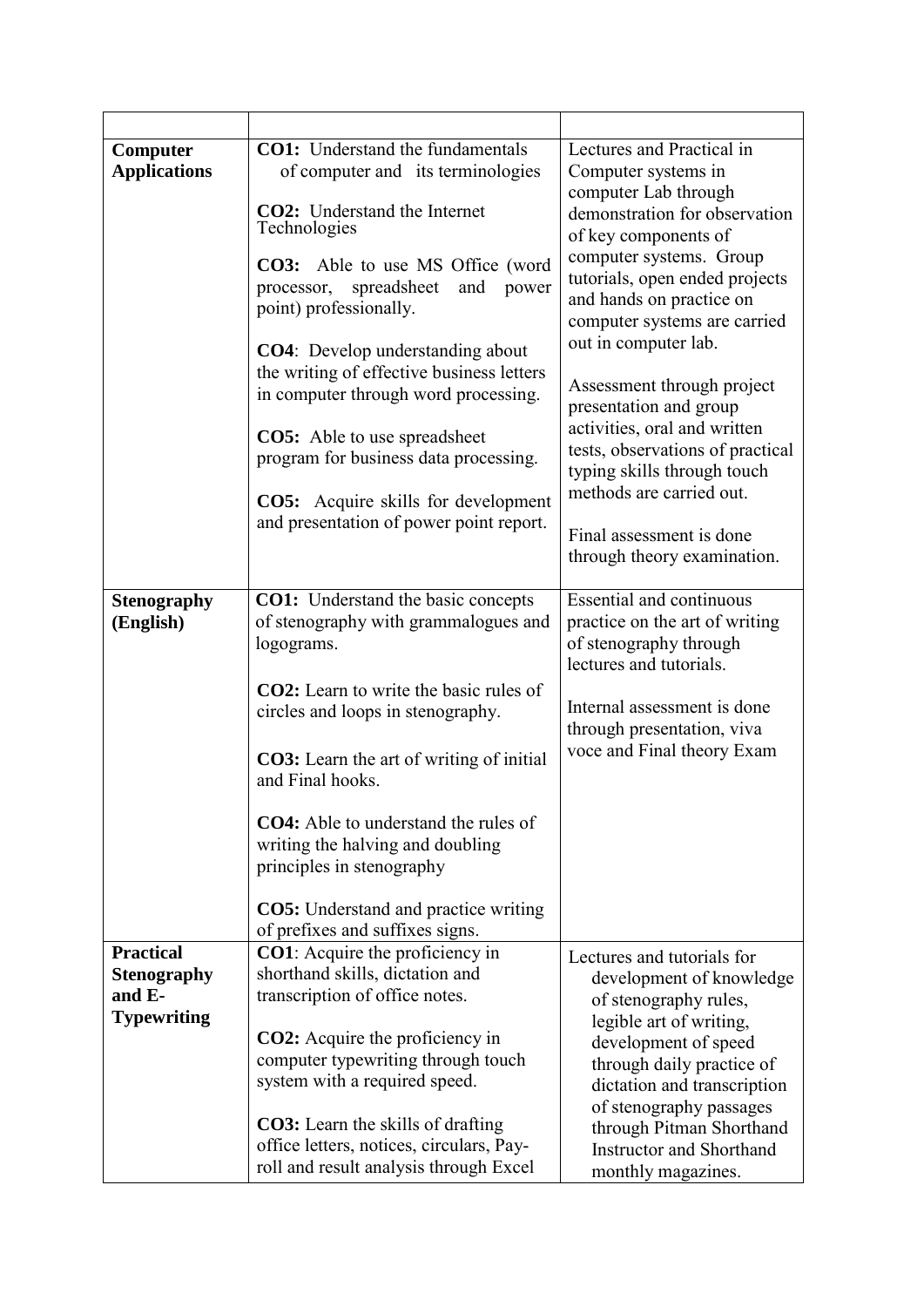|                                                                                                      | using financial, logical, statistical<br>functions.<br><b>CO4:</b> Develop the proficiency of<br>drafting official communications with<br>layouts and styles.                                                                                                                                                                                                                                                                                                                                                                                                                                                                                                                                                                                                                     | Daily practice of transcripts<br>through e-typography on<br>computer systems.<br>Internal Assessment though<br>project presentation, written<br>tests on stenography and<br>data processing on<br>computers.<br>Finally assessed through<br>written theory test and<br>practical exam on computer<br>system.                                                                                                                                                                                                                                                                                                  |
|------------------------------------------------------------------------------------------------------|-----------------------------------------------------------------------------------------------------------------------------------------------------------------------------------------------------------------------------------------------------------------------------------------------------------------------------------------------------------------------------------------------------------------------------------------------------------------------------------------------------------------------------------------------------------------------------------------------------------------------------------------------------------------------------------------------------------------------------------------------------------------------------------|---------------------------------------------------------------------------------------------------------------------------------------------------------------------------------------------------------------------------------------------------------------------------------------------------------------------------------------------------------------------------------------------------------------------------------------------------------------------------------------------------------------------------------------------------------------------------------------------------------------|
| Computer<br><b>Applications</b><br>and<br><b>Stenography</b><br>(Practical)<br><b>Project Report</b> | <b>CO1:</b> Ability to accurately take notes,<br>rapid writing and facile reading.<br><b>CO2:</b> Understand and develop the<br>practical/research skills through hands<br>on training in office management and<br>secretarial practices.<br><b>CO3</b> : Use practical approach in<br>understanding, writing of business<br>reports on organizational structure,<br>office processes, systems and<br>procedures with industry interface.<br><b>CO4:</b> Get proficiency in Office<br>Management and Secretarial Practice<br>skills using Information<br>Technology in workplace.<br><b>CO5:</b> Acquire proficiency in<br>discharging secretarial jobs with<br>industry interface and improve rapidly<br>writing, reading and translation of<br>shorthand scripts through Office | Lectures and hands on training<br>on daily written dictations,<br>reading and shorthand<br>transcription on Computer<br>systems.<br>Lectures and demonstration<br>on writing of business reports,<br>research papers, collection of<br>data and use of statistical<br>packages for processing and<br>analysis of business data<br>through word processing tools<br>in MS-Word, Excel and<br>Power Point.<br>A visit to Industry is a part of<br>the Project for collection of<br>data.<br>Practical Exam is conducted<br>on the assessment of written<br>research papers and art of<br>writing of stenography |
|                                                                                                      | Management and Secretarial Practices.                                                                                                                                                                                                                                                                                                                                                                                                                                                                                                                                                                                                                                                                                                                                             | manuscripts and through<br>viva-voce for final<br>assessment.                                                                                                                                                                                                                                                                                                                                                                                                                                                                                                                                                 |
| <b>Advanced</b><br><b>Stenography</b>                                                                | <b>CO1:</b> Develop ability to accurately take<br>notes, rapid writing and facile<br>reading.<br><b>CO2:</b> Strengthen the deep knowledge<br>of rules of Pitman Shorthand                                                                                                                                                                                                                                                                                                                                                                                                                                                                                                                                                                                                        | Lectures and tutorials for<br>development of knowledge<br>of stenography rules,<br>legible art of writing,<br>development of speed<br>through daily practice of<br>dictation and transcription                                                                                                                                                                                                                                                                                                                                                                                                                |
|                                                                                                      | <b>CO3:</b> Able to adopt special methods                                                                                                                                                                                                                                                                                                                                                                                                                                                                                                                                                                                                                                                                                                                                         | of stenography passages<br>through Pitman Shorthand                                                                                                                                                                                                                                                                                                                                                                                                                                                                                                                                                           |